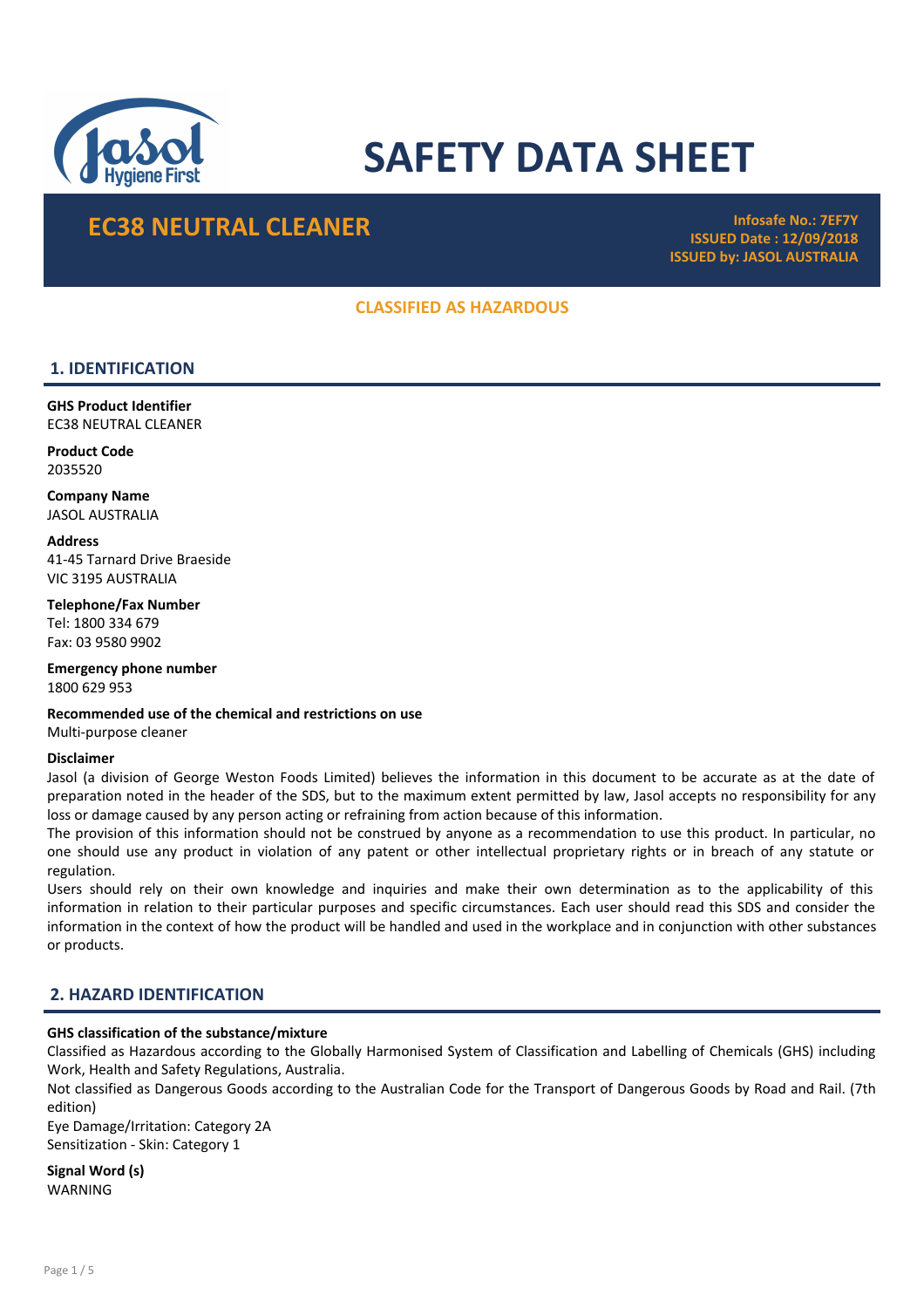#### Hazard Statement (s)

H317 May cause an allergic skin reaction. H319 Causes serious eye irritation.

## Pictogram (s)

Exclamation mark



#### Precautionary statement – Prevention

P261 Avoid breathing dust/fume/gas/mist/vapours/spray.

P264 Wash contaminated skin thoroughly after handling.

P272 Contaminated work clothing should not be allowed out of the workplace.

P280 Wear protective gloves/protective clothing/eye protection/face protection.

#### Precautionary statement – Response

P302+P352 IF ON SKIN: Wash with plenty of soap and water. P305+P351+P338 IF IN EYES: Rinse cautiously with water for several minutes. Remove contact lenses, if present and easy to do. Continue rinsing.

P333+P313 If skin irritation or rash occurs: Get medical advice/attention.

P337+P313 If eye irritation persists: Get medical advice/attention.

P362+P364 Take off contaminated clothing and wash it before reuse.

#### Precautionary statement – Disposal

P501 Dispose of contents/container to.

## 3. COMPOSITION/INFORMATION ON INGREDIENTS

#### Ingredients

| <b>Name</b>                                  | <b>CAS</b> | <b>Proportion</b> |
|----------------------------------------------|------------|-------------------|
| Alkyl polyglycosides (C8-C10)                | 68515-73-1 | $< 5 \%$          |
| Ethanol                                      | 64-17-5    | $< 5 \%$          |
| (2-Methoxymethylethoxy)propanol              | 34590-94-8 | $< 5 \%$          |
| Citric Acid                                  | 77-92-9    | < 0.5 %           |
| Glycine, N-(hydroxymethyl)-, monosodium salt | 70161-44-3 | < 0.5 %           |
| Ingredients determined not to be hazardous   |            | <b>Balance</b>    |

## 4. FIRST-AID MEASURES

#### Inhalation

Remove from exposure to fresh air and keep comfortable for breathing. If symptoms develop, seek medical attention.

#### Ingestion

Do NOT induce vomiting. Rinse mouth with water. Seek medical attention.

#### Skin

If skin contact occurs, remove contaminated clothing and wash skin thoroughly with plenty of water. If skin irritation or rash occurs, get medical attention. Ensure contaminated clothing is washed before re-use.

#### Eye contact

If in eyes, hold eyelids open, rinse cautiously with water for several minutes. Remove contact lenses if present and easy to do. Continue rinsing. If eye irritation persists, get medical attention.

#### First Aid Facilities

Eye wash station and normal washroom facilities.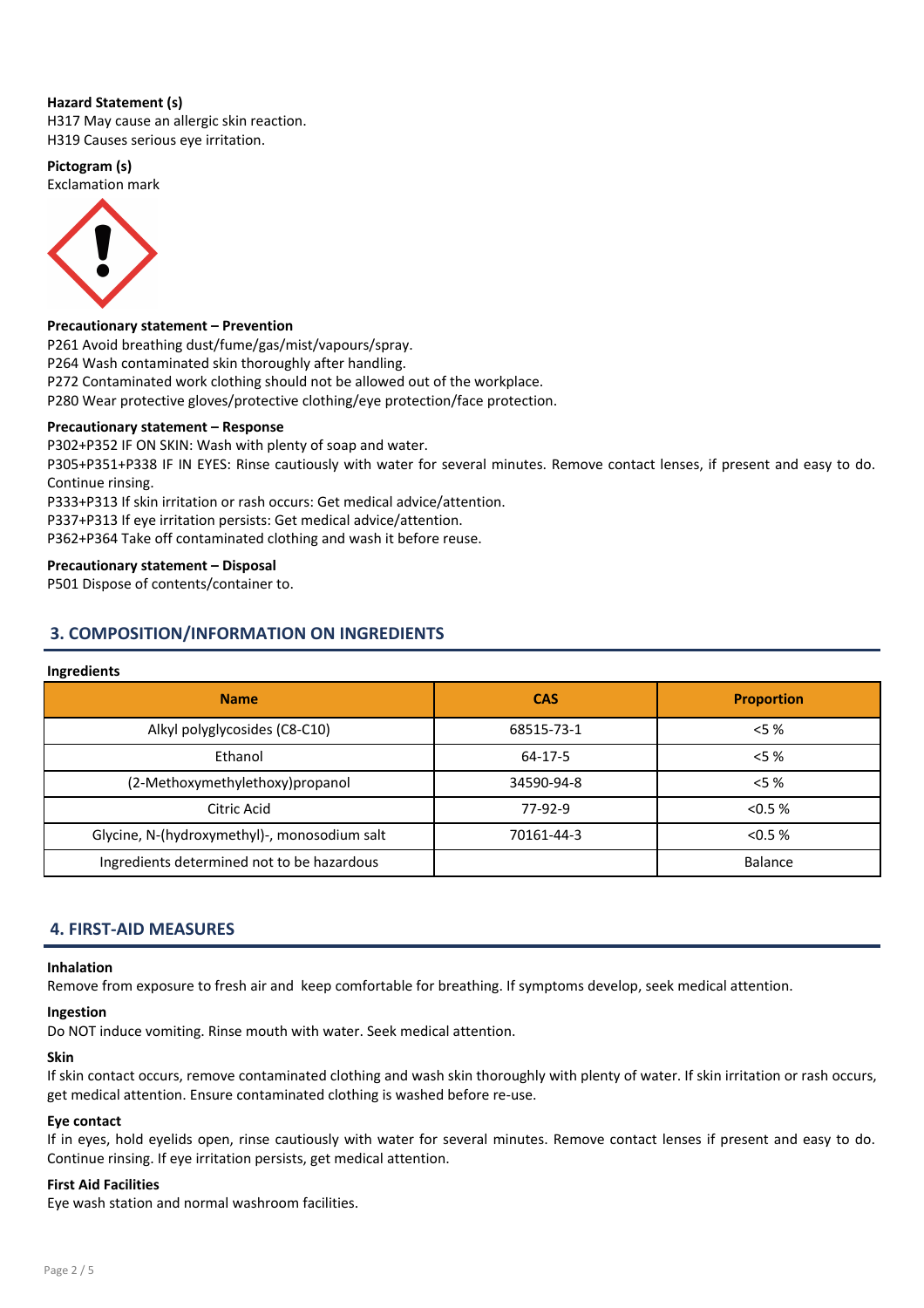#### Advice to Doctor

Vomiting has not been induced because of risk of aspiration into the lungs. No specific antidote. Contact Poisons Information Centre. Treat symptomatically.

## 5. FIRE-FIGHTING MEASURES

#### Suitable Extinguishing Media

Use water or extinguishing media appropriate to surrounding fire.

#### Hazards from Combustion Products

Water vapour, carbon dioxide. Incomplete combustion may generate carbon monoxide.

#### Specific Methods

In case of small fire/explosion use water. In case of major emergency use PPE: as required for other chemicals present.

#### Specific Hazards Arising From The Chemical

Not classified as a flammable liquid.

## 6. ACCIDENTAL RELEASE MEASURES

#### Spills & Disposal

Before dealing with spillage take necessary protective measures, inform others to keep at a safe distance and shut off all possible sources of ignition. Spillages will be very slippery. Contain large spills with an inert material wuch as sand, soil or vermiculite. Collect and seal in properly labelled containers for disposal. Small spills may be mopped up. If local regulations permit, wash down area with excess water and run to waste, diluting greatly with running water. Otherwise absorb on inert absorbent, transfer to container and arrange removal by disposals company. Wash site of spillage thoroughly with water. Ventilate area to dispel any residual vapour.

## 7. HANDLING AND STORAGE

#### Conditions for safe storage, including any incompatibilities

Store in cool, well ventilated place in original container. Store away from oxidising agents, acids and foodstuffs. Keep containers closed when not in use. Store out of reach of children. Keep away from naked flames and other sources of heat. Do not allow vapours to collect in enclosed spaces. Take precautions against static discharge. Do not mix with other chemicals. Clean up all spills and splashes promptly; avoid secondary accidents.

## 8. EXPOSURE CONTROLS/PERSONAL PROTECTION

#### Occupational exposure limit values

| <b>Substance</b> | <b>Regulations</b> | <b>Exposure</b><br><b>Duration</b> | <b>Exposure</b><br>Limit | <b>Units</b> | <b>Notes</b> |
|------------------|--------------------|------------------------------------|--------------------------|--------------|--------------|
| Ethanol          |                    | <b>TWA</b>                         | 1000                     | ppm          |              |
| Ethanol          |                    | <b>TWA</b>                         | 1880                     | mg/m3        |              |

#### Appropriate Engineering Controls

None for normal domestic use, other than ensuring good ventilation. If handling industrial quantities, consider local mechanical exhaust/extraction (flameproof). Avoid spraying near naked flames.

#### Personal Protective Equipment

Safety glasses and gloves of impervious material that comply with relevant standards are recommended.

Avoid contact with the skin and eyes. Avoid breathing the vapour. Always maintain a high level of personal hygiene when using this product. That is wash hands before eating, drinking, smoking or using the toilet.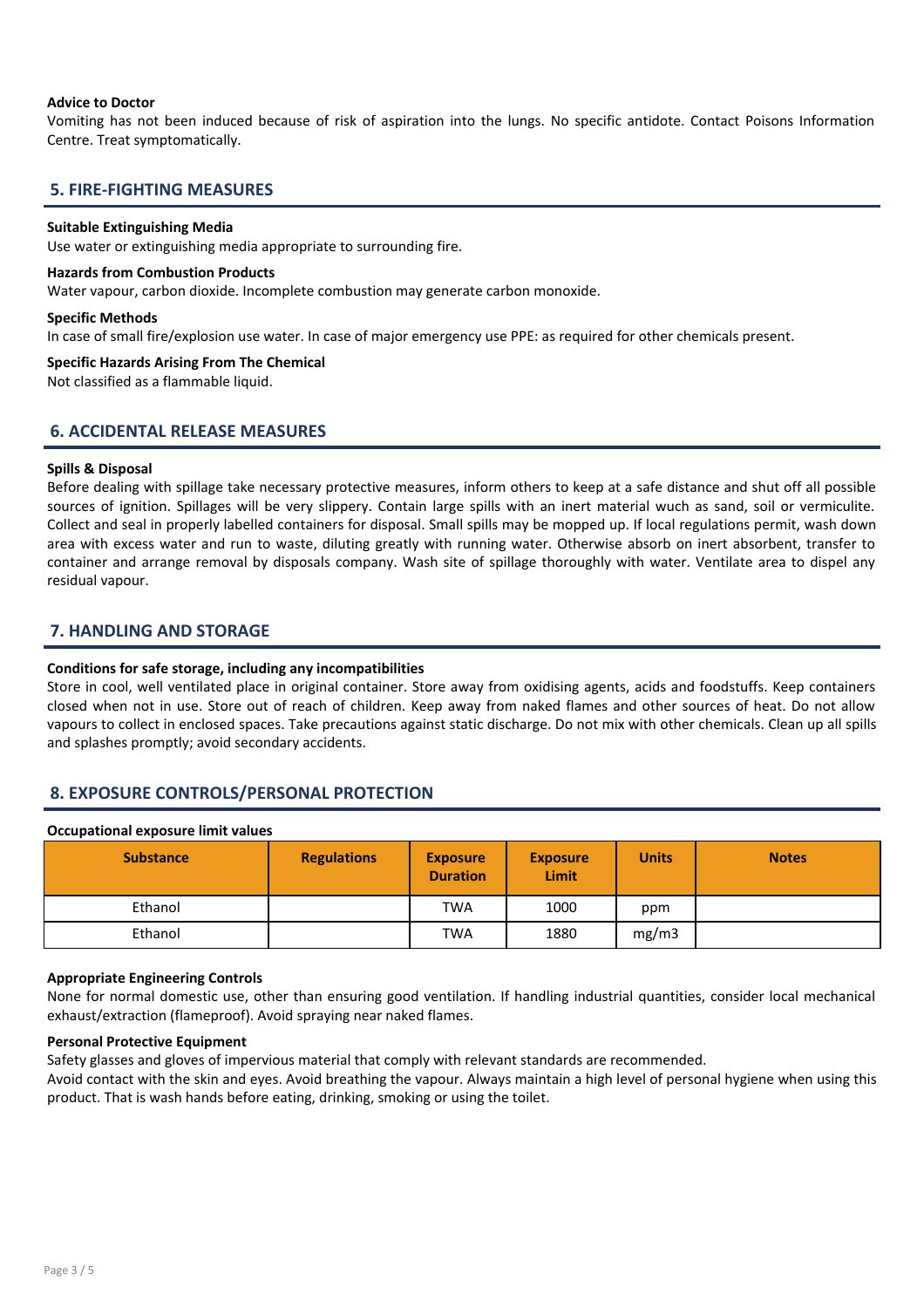## 9. PHYSICAL AND CHEMICAL PROPERTIES

| <b>Properties</b>       | <b>Description</b> | <b>Properties</b>          | <b>Description</b>                        |
|-------------------------|--------------------|----------------------------|-------------------------------------------|
| Form                    | Clear liquid       | <b>Colour</b>              | Yellow                                    |
| <b>Odour</b>            | Fresh citrus       | <b>Solubility in Water</b> | Miscible with water in all<br>proportions |
| <b>Specific Gravity</b> | 1.0                | pH                         | $6.0 - 8.0$                               |
| <b>Flash Point</b>      | Not available      | <b>Flammability</b>        | Not flammable                             |

## 10. STABILITY AND REACTIVITY

#### Chemical Stability

Product is chemically stable.

#### Conditions to Avoid

Extremes of temperature and direct sunlight.

#### Incompatible materials

Strong oxidising agents, acids and alkalis.

## 11. TOXICOLOGICAL INFORMATION

#### Toxicology Information

Toxicological data have not been determined specifically for this product. Information given is based on a knowledge of the components and the toxicology of similar products.

#### Ingestion

May irritate stomach and/or cause gastric upset.

#### Inhalation

Spray/mist may irritate the respiratory system.

#### Skin

Will degrease the skin and may lead to irritation or dermatitic effects with repeated and prolong exposure.

#### Eye

Mildly irritant if splashed into the eyes.

## 12. ECOLOGICAL INFORMATION

#### Ecological information

Product is GECA (Good Environmental Choice Australia) certified. Product is based on readily biodegradable surfactants. Contains ingredients based on renewable resources i.e. plant based raw materials.

#### Persistence and degradability

Readily biodegradable.

## 13. DISPOSAL CONSIDERATIONS

#### Waste Disposal

Land fill, incineration, sewer (small quantities). Refer to Land Waste Management Authority in your State.

#### 14. TRANSPORT INFORMATION

#### Transport Information

Not regulated for transport of Dangerous Goods: ADG7, UN, IATA, IMDG